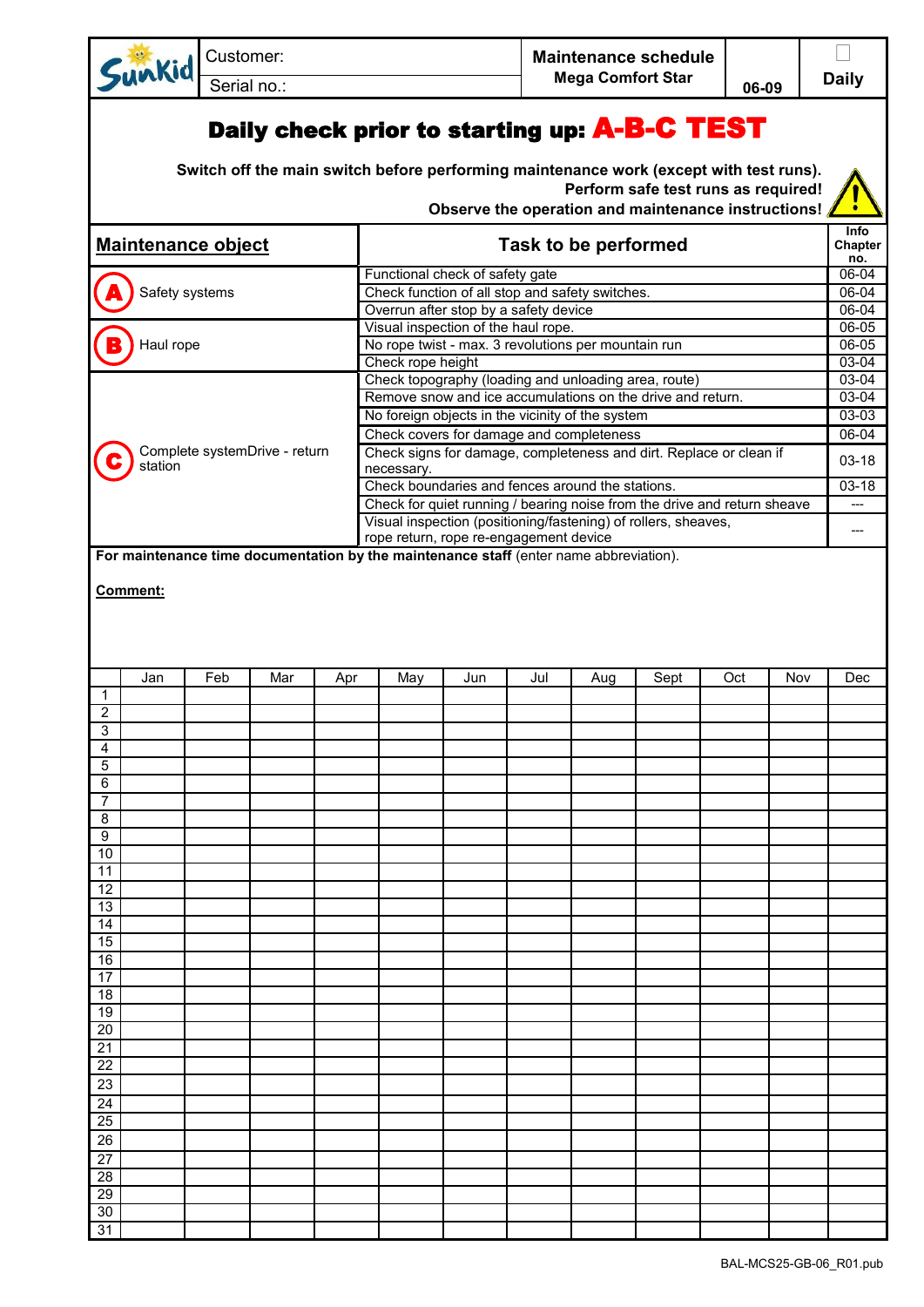| Sunkid                    | Customer:   |                                                             | <b>Maintenance schedule</b>                                                            |         |               |  |  |  |
|---------------------------|-------------|-------------------------------------------------------------|----------------------------------------------------------------------------------------|---------|---------------|--|--|--|
|                           | Serial no.: |                                                             | <b>Mega Comfort Star</b>                                                               | $06-10$ | <b>Weekly</b> |  |  |  |
|                           |             |                                                             | Switch off the main switch before performing maintenance work (except with test runs). |         |               |  |  |  |
|                           |             |                                                             | Perform safe test runs as required!                                                    |         |               |  |  |  |
|                           |             |                                                             | Observe the operation and maintenance instructions!                                    |         |               |  |  |  |
|                           |             |                                                             | Info                                                                                   |         |               |  |  |  |
| <b>Maintenance object</b> |             |                                                             | <b>Task to be performed</b>                                                            |         | Chapter no.   |  |  |  |
| General                   |             | Perform daily maintenance work!                             |                                                                                        |         |               |  |  |  |
| Haul rope                 |             | Carefully check the haul rope for damage                    | 06-05                                                                                  |         |               |  |  |  |
|                           |             | Check for quiet running.<br>Check for loose screws          | 06-05<br>06-02                                                                         |         |               |  |  |  |
| Complete system           |             | Check for quiet running, traces of wear and friction points | 06-05                                                                                  |         |               |  |  |  |
|                           |             | Particularly thorough clearing of snow and ice              | 06-04                                                                                  |         |               |  |  |  |
|                           |             | Check tensioning device                                     |                                                                                        |         | $06 - 06$     |  |  |  |
| Drive - return station    |             | Check position of the ice scraper                           |                                                                                        |         | 06-05         |  |  |  |
|                           |             |                                                             | For maintenance time documentation by the maintenance staff (enter name abbreviation). |         |               |  |  |  |
|                           |             |                                                             |                                                                                        |         |               |  |  |  |
| Calendar week             |             |                                                             |                                                                                        |         |               |  |  |  |
| 1<br>$\overline{c}$       |             |                                                             | 28<br>29                                                                               |         |               |  |  |  |
| 3                         |             |                                                             | 30                                                                                     |         |               |  |  |  |
| 4                         |             |                                                             | 31                                                                                     |         |               |  |  |  |
| 5                         |             |                                                             | 32                                                                                     |         |               |  |  |  |
| 6                         |             |                                                             | 33                                                                                     |         |               |  |  |  |
| 7<br>8                    |             |                                                             | 34<br>35                                                                               |         |               |  |  |  |
| 9                         |             |                                                             | 36                                                                                     |         |               |  |  |  |
| 10                        |             |                                                             | 37                                                                                     |         |               |  |  |  |
| 11                        |             |                                                             | 38                                                                                     |         |               |  |  |  |
| 12                        |             |                                                             | 39                                                                                     |         |               |  |  |  |
| 13<br>14                  |             |                                                             | 40<br>41                                                                               |         |               |  |  |  |
| 15                        |             |                                                             | 42                                                                                     |         |               |  |  |  |
| 16                        |             |                                                             | 43                                                                                     |         |               |  |  |  |
| 17                        |             |                                                             | 44                                                                                     |         |               |  |  |  |
| 18                        |             |                                                             | 45                                                                                     |         |               |  |  |  |
| 19                        |             |                                                             | 46                                                                                     |         |               |  |  |  |
| 20                        |             |                                                             | 47                                                                                     |         |               |  |  |  |
| 21<br>22                  |             |                                                             | 48<br>49                                                                               |         |               |  |  |  |
| 23                        |             |                                                             | 50                                                                                     |         |               |  |  |  |
| 24                        |             |                                                             | 51                                                                                     |         |               |  |  |  |
| 25                        |             |                                                             | 52                                                                                     |         |               |  |  |  |
| 26                        |             |                                                             | 53                                                                                     |         |               |  |  |  |
| 27                        |             |                                                             |                                                                                        |         |               |  |  |  |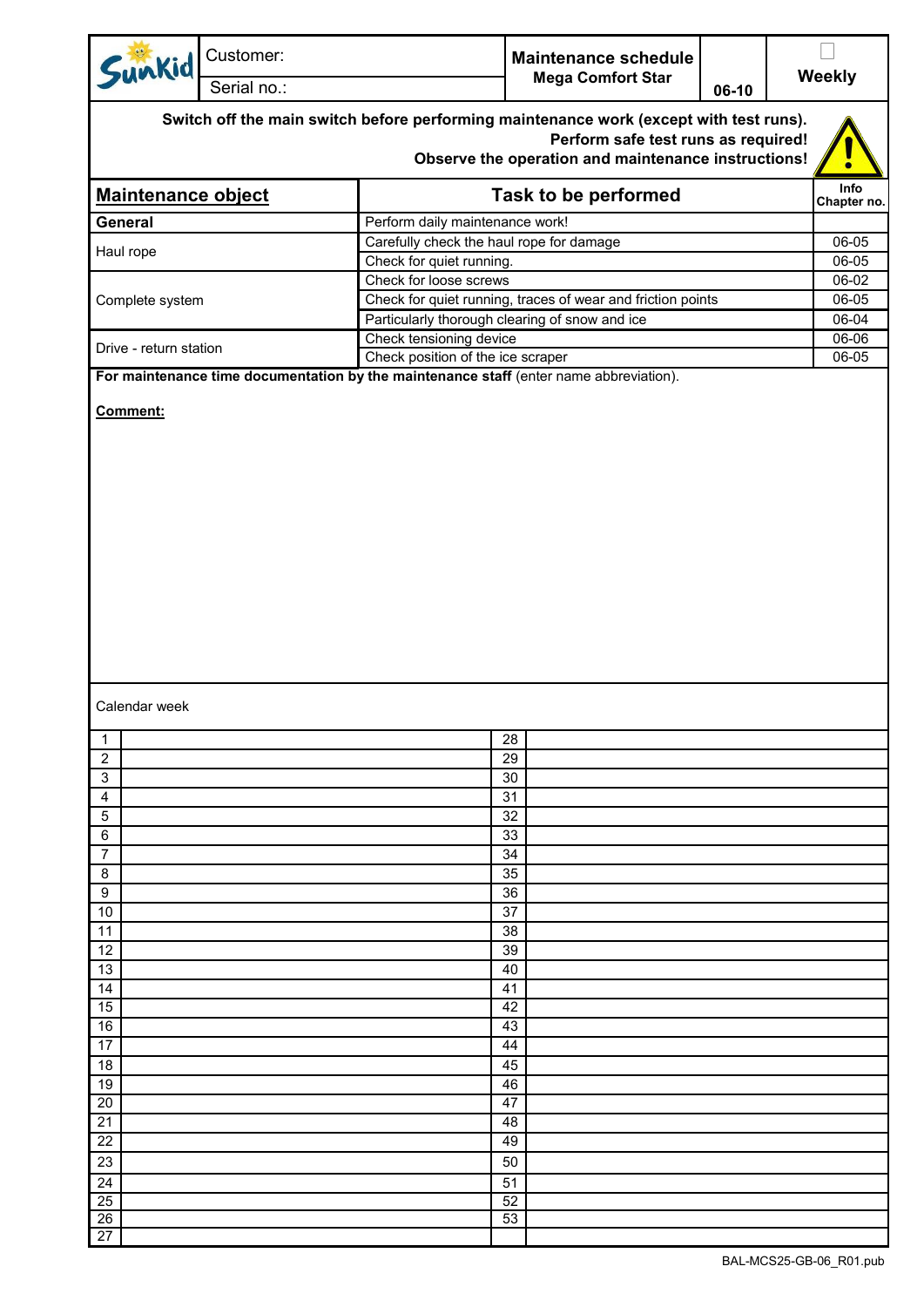| Customer:<br>Sunkid<br>Serial no.:                                                                                                                                                   |  |                      | <b>Monthly</b> |  |  |  |  |  |  |  |
|--------------------------------------------------------------------------------------------------------------------------------------------------------------------------------------|--|----------------------|----------------|--|--|--|--|--|--|--|
| Switch off the main switch before performing maintenance work (except with test runs).<br>Perform safe test runs as required!<br>Observe the operation and maintenance instructions! |  |                      |                |  |  |  |  |  |  |  |
| <b>Maintenance object</b>                                                                                                                                                            |  | Task to be performed |                |  |  |  |  |  |  |  |

|                          |                                                                               | no.   |
|--------------------------|-------------------------------------------------------------------------------|-------|
| General                  | Perform daily and weekly maintenance work!                                    |       |
| Driving unit / gear unit | Check the pulley rubber for abrasion $-$<br>rubber surface free of lubricants | 06-05 |
|                          | Check gear units for oil leakage                                              | 06-06 |
| Height adjustment        | Check the height adjustment and lubricate with grease                         |       |
|                          |                                                                               |       |

**For maintenance time documentation by the maintenance staff** (enter name abbreviation).

|       | Jan | Feb | Mar | Apr | May | Jun | Jul | Aug | Sept | Oct | Nov | Dec |
|-------|-----|-----|-----|-----|-----|-----|-----|-----|------|-----|-----|-----|
| Date: |     |     |     |     |     |     |     |     |      |     |     |     |
| Name: |     |     |     |     |     |     |     |     |      |     |     |     |

**Comment:**

BAL-MCS25-GB-06\_R01.pub